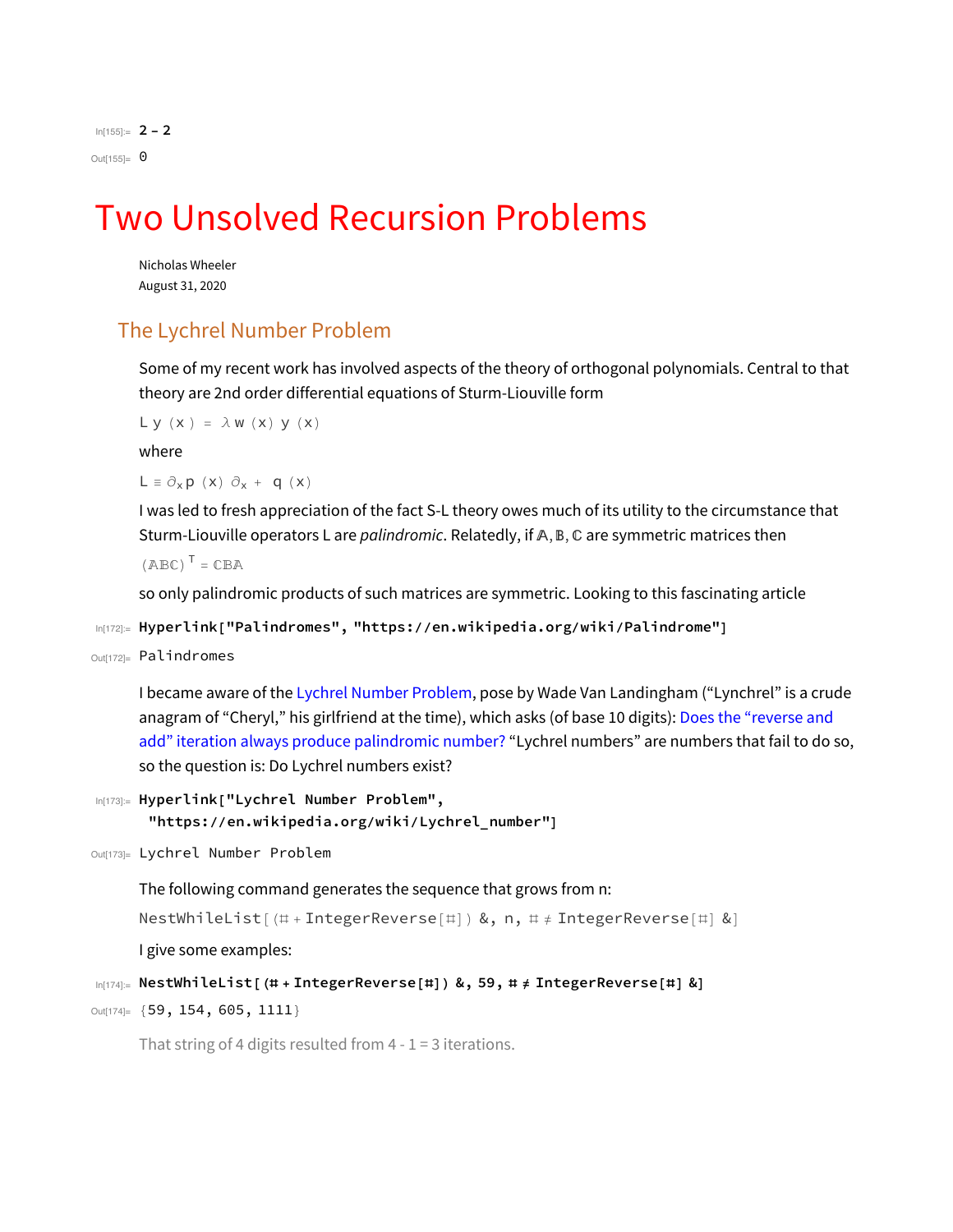```
In[180]:= NestWhileList[(# + IntegerReverse[#]) &, 89, # ≠ IntegerReverse[#] &]
     Length[%] - 1
     PalindromeQ[Last[%%]]
```
Out[180]= {89, 187, 968, 1837, 9218, 17347, 91718, 173437, 907808, 1716517, 872 688, 17 735 476, 85 189 247, 159 487 405, 664 272 356, 1 317 544 822, 602 001 953, 7 193 004 016, 13 297 007 933, 47 267 087 164, 93 445 163 438, 881 317 877, 955 594 506 548, 1 801 200 002 107, 8 813 200 023 188}

Out[181]= 24

Out[182]= True

The neighboring numbers 88 and 90 are (or immediately become) palindromic, so Length[n] is quite an irregular function. The smallest potential Lychrel number is 196, which has been iterated more than 1,000,000 times without producing a palindromic number.

"Does a Lychrel number exist?" is a question with a 1-bit yes-or-no answer that has thus far yielded to neither analytical nor brute force methods,

## The 3x + 1 Problem

All of which brought back to mind a Reed Physics Seminar—presented by Richard Crandall soon after he joined the Reed physics faculty—based upon his paper "On the 3x + 1 Problem" (Mathematics of Computation, **32**, 1281-1292 (1978)), a paper that has generated a considerable literature:

```
In[192]:= Hyperlink["Crandall's 3x + 1 paper",
```

```
"https://www.semanticscholar.org/paper/0n-the-%22-3-jc-%2B-1-%22-Problem-Crandall
  /0960b14d916ac02442b13571a2a41a3ba5602306"]
```

```
Out[192]= Crandall's 3x + 1 paper
```
The paper treats aspects of another unsolved recursive problem with 1-bit yes-or-no answer:

```
In[189]:= Hyperlink["Collatz Conjecture",
      "https://en.wikipedia.org/wiki/Collatz_conjecture"]
```
Out[189]= Collatz Conjecture

It was conjectured by Lothar Collatz (1937—remarkably, since this was before the age of computers) that for all integers n the recursive scheme

 $n_{\text{odd}} \rightarrow 3 n_{\text{odd}} + 1$  $n_{even} \rightarrow n_{even}$  / 2

invariably produces a one, and thereafter cycles  $1 \rightarrow 4 \rightarrow 2 \rightarrow 1$ . I use the following command NestWhileList $[\text{If}[\text{OddQ}[\#], 3\#+1, \#/2] \&, n, \#^{2} \neq \# \&]$ 

## to generate some examples:

NOTE: N - 1 iterations are required to produce an n-digit sequence, as previously remarked.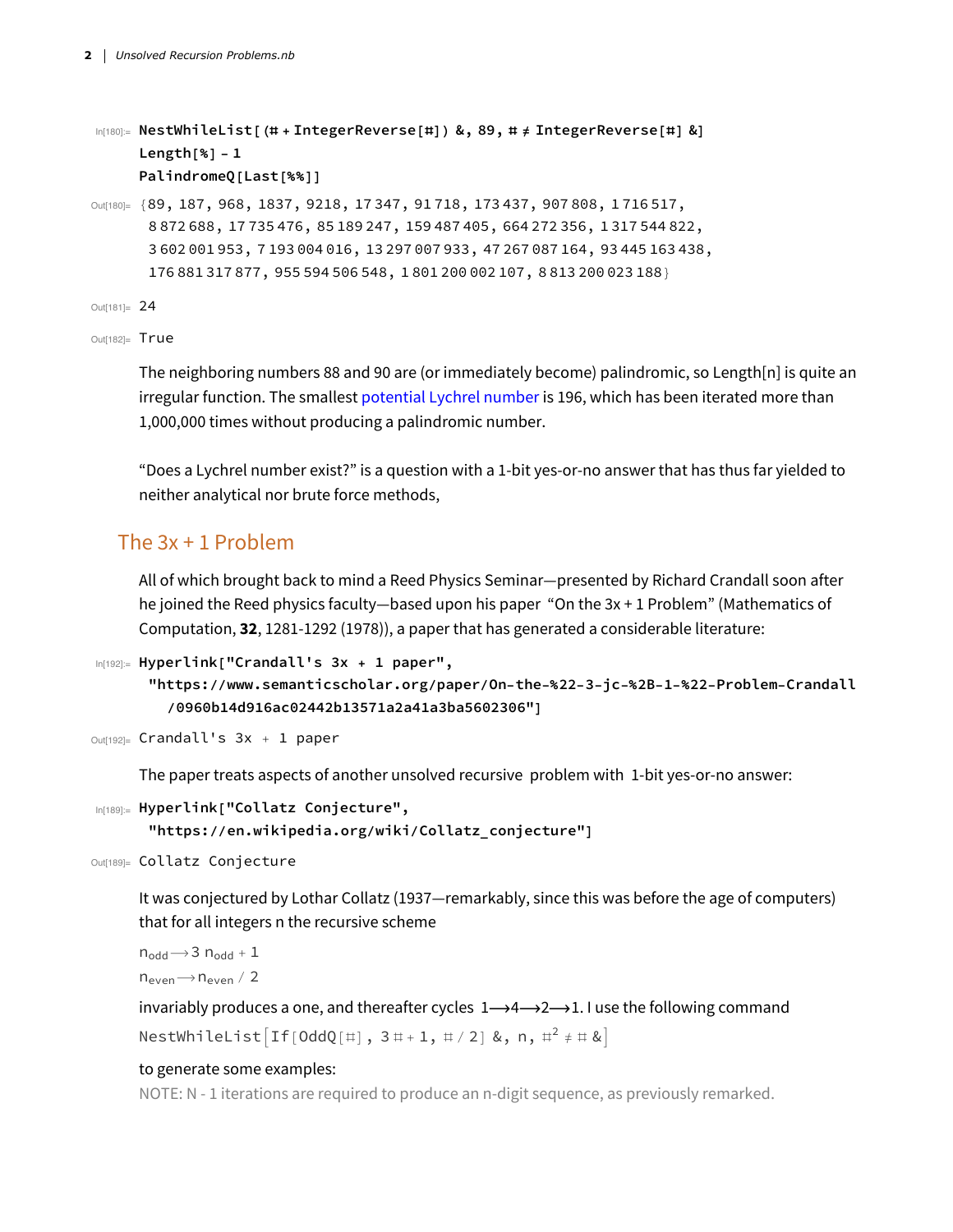```
In[214]:= NestWhileListIf[OddQ[#], 3 # + 1, # / 2] &, 19, #2 ≠ # &
     Length[%] - 1
     Max[%%]
     ListPlot[%%%]
```
Out[214]= {19, 58, 29, 88, 44, 22, 11, 34, 17, 52, 26, 13, 40, 20, 10, 5, 16, 8, 4, 2, 1}

Out[215]= 20

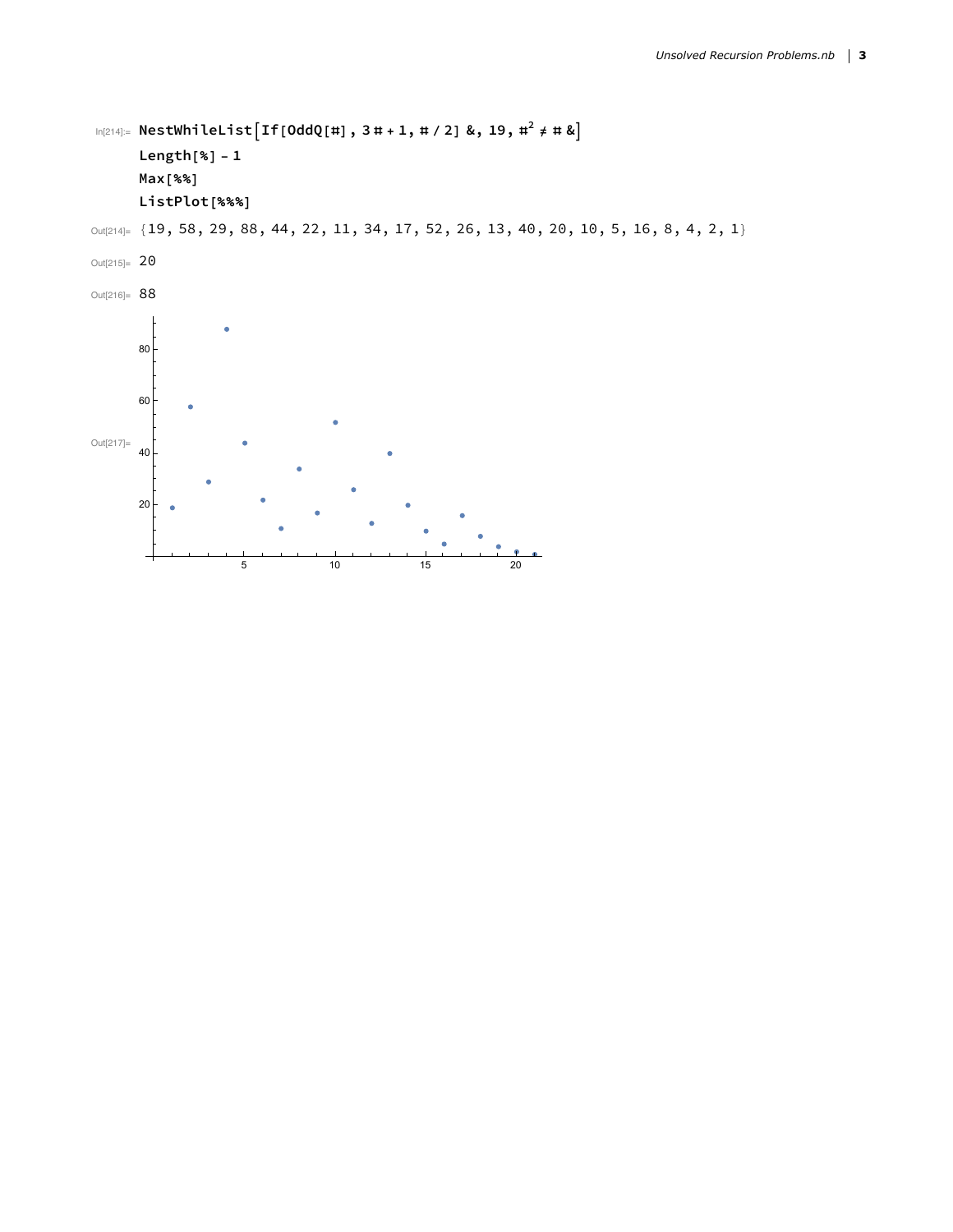```
In[210]:= NestWhileListIf[OddQ[#], 3 # + 1, # / 2] &, 27, #2 ≠ # &
     Length[%] - 1
     Max[%%]
     ListPlot[%%%, PlotRange → 10 000]
```
Out[210]= {27, 82, 41, 124, 62, 31, 94, 47, 142, 71, 214, 107, 322, 161, 484, 242, 121, 364, 182, 91, 274, 137, 412, 206, 103, 310, 155, 466, 233, 700, 350, 175, 526, 263, 790, 395, 1186, 593, 1780, 890, 445, 1336, 668, 334, 167, 502, 251, 754, 377, 1132, 566, 283, 850, 425, 1276, 638, 319, 958, 479, 1438, 719, 2158, 1079, 3238, 1619, 4858, 2429, 7288, 3644, 1822, 911, 2734, 1367, 4102, 2051, 6154, 3077, 9232, 4616, 2308, 1154, 577, 1732, 866, 433, 1300, 650, 325, 976, 488, 244, 122, 61, 184, 92, 46, 23, 70, 35, 106, 53, 160, 80, 40, 20, 10, 5, 16, 8, 4, 2, 1}





The output is seen there to be highly (if irregularly) patterned.

A small change of n can produce a radically changed result.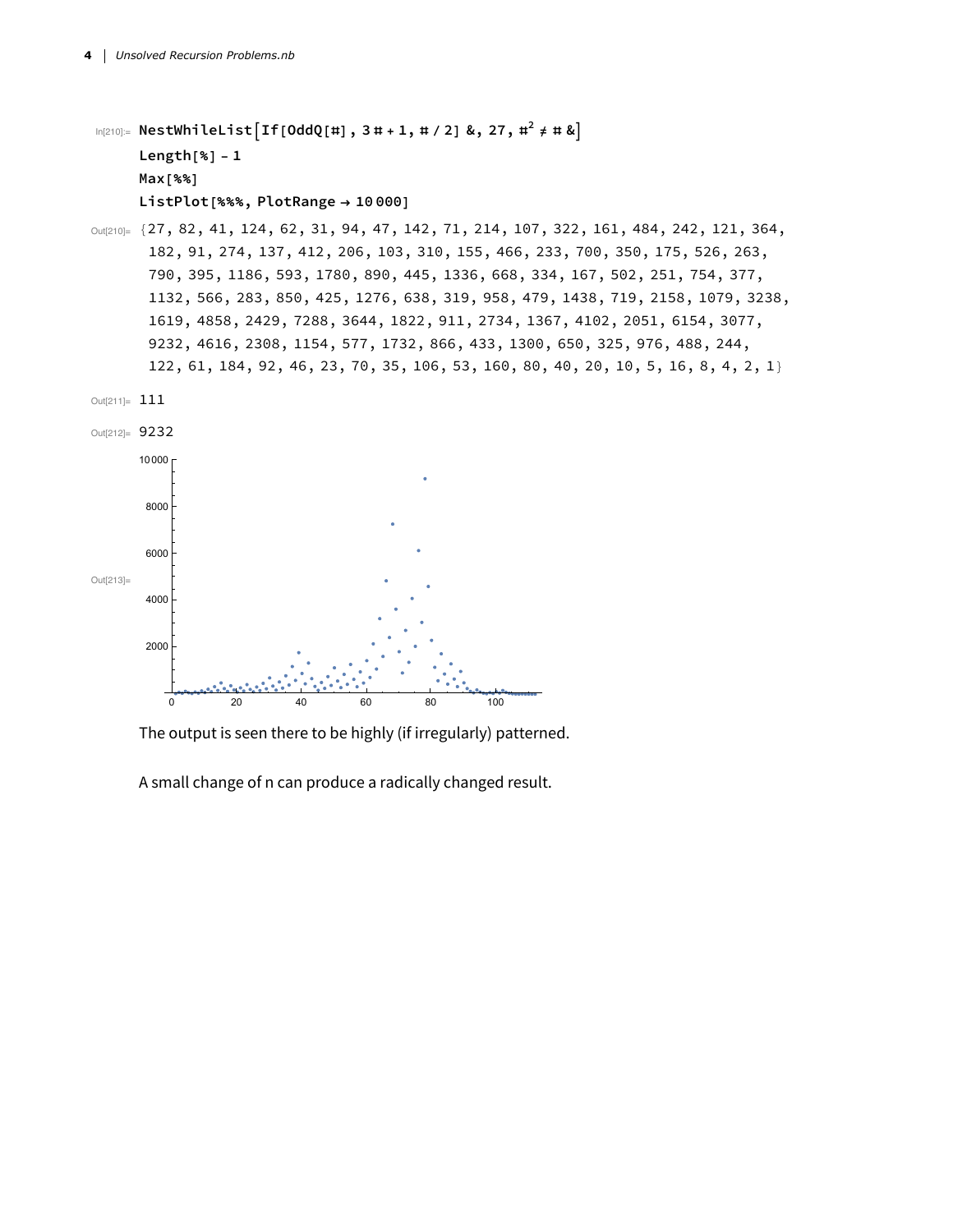```
In[202]:= NestWhileListIf[OddQ[#], 3 # + 1, # / 2] &, 29, #2 ≠ # &
     Length[%] - 1
     Max[%%]
     ListPlot[%%%]
```
Out[202]= {29, 88, 44, 22, 11, 34, 17, 52, 26, 13, 40, 20, 10, 5, 16, 8, 4, 2, 1}

```
Out[203]= 18
```
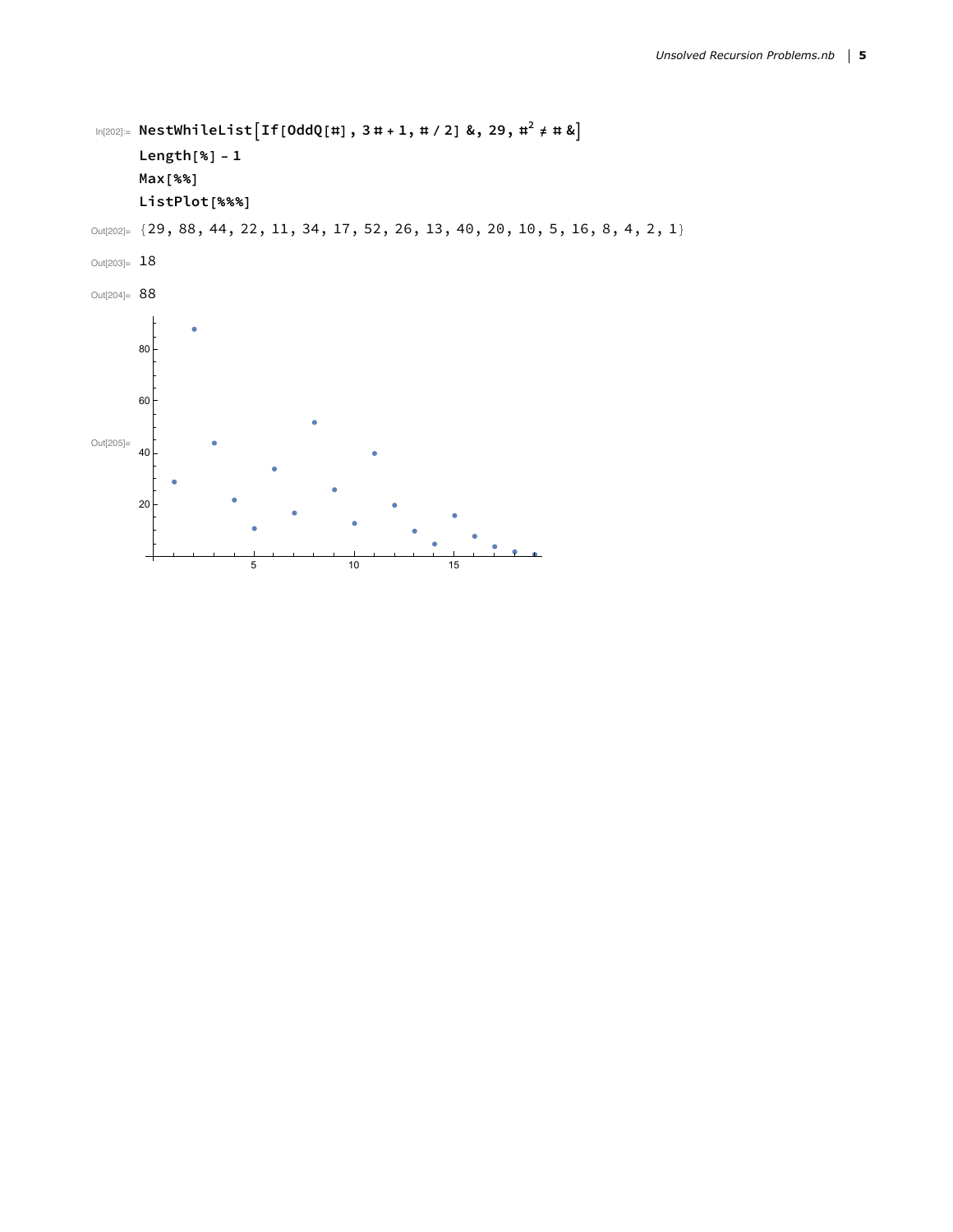```
ln[247]: NestWhileList [If[OddQ[#], 3 # + 1, # / 2] &, 2^{10} - 1, #^2 \neq #  &
      Length[%] - 1
      Max[%%]
      ListPlot[%%%, PlotRange → 120 000]
      ListPlot[%%%%, PlotRange → 500]
Out[247]= {1023, 3070, 1535, 4606, 2303, 6910, 3455, 10366, 5183, 15550, 7775, 23326, 11663,
       34 990, 17 495, 52 486, 26 243, 78 730, 39 365, 118 096, 59 048, 29 524, 14 762, 7381,
```
22 144, 11 072, 5536, 2768, 1384, 692, 346, 173, 520, 260, 130, 65, 196, 98, 49, 148, 74, 37, 112, 56, 28, 14, 7, 22, 11, 34, 17, 52, 26, 13, 40, 20, 10, 5, 16, 8, 4, 2, 1}

```
Out[248]= 62
```


The following example shows one characteristic pattern to arise from erasing powers of 2: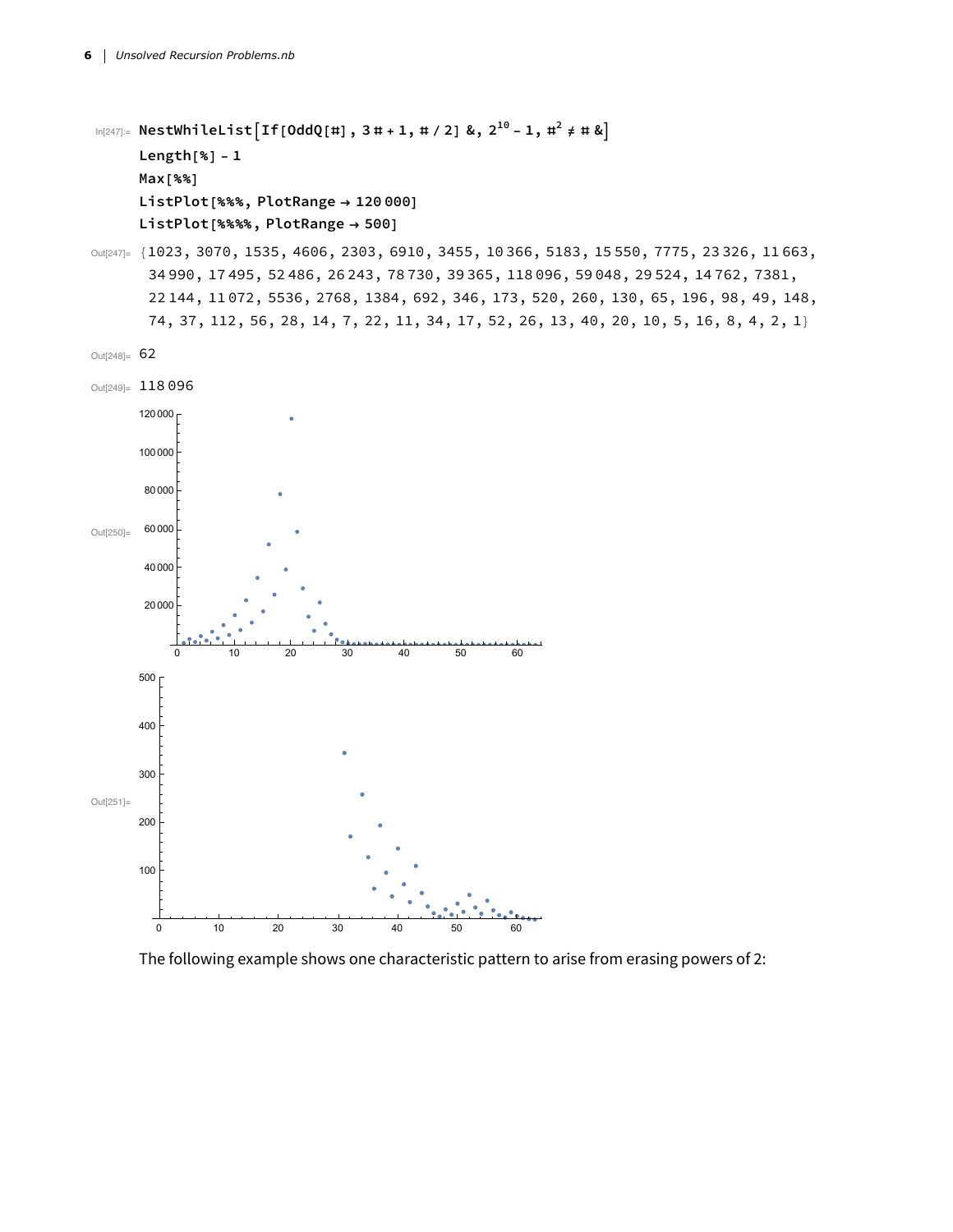```
In[226]:= NestWhileListIf[OddQ[#], 3 # + 1, # / 2] &, 210, #2 ≠ # &
      Length[%] - 1
      Max[%%]
      ListPlot[%%%]
Out[226]= {1024, 512, 256, 128, 64, 32, 16, 8, 4, 2, 1}
Out[227] = 10Out[228]= 1024
Out[229]=
                  2 4 6 8 10
       200
       400
       600
       800
      1000
ln[234] = NestWhileList [If[OddQ[#], 3# + 1, # / 2] &, 2^{10} + 1, #^2 \neq #  &
      Length[%] - 1
      Max[%%]
      ListPlot[%%%, PlotRange → 3100]
Out[234]= {1025, 3076, 1538, 769, 2308, 1154, 577, 1732, 866, 433, 1300, 650, 325, 976, 488, 244,
       122, 61, 184, 92, 46, 23, 70, 35, 106, 53, 160, 80, 40, 20, 10, 5, 16, 8, 4, 2, 1}
Out[235]= 36
Out[236]= 3076
Out<sup>[237]</sup>= 1500
                5 10 15 20 25 30 35
       500
      1000
      2000
      2500
      3000
```
The slight adjustment  $n = 2^{10} \rightarrow n = 2^{10} + 1$  has produced a major change in the iterative sequence. The effect of the adjustment  $n = 2^{10} + 1 \rightarrow n = 2^{10} - 1$  is even more dramatic.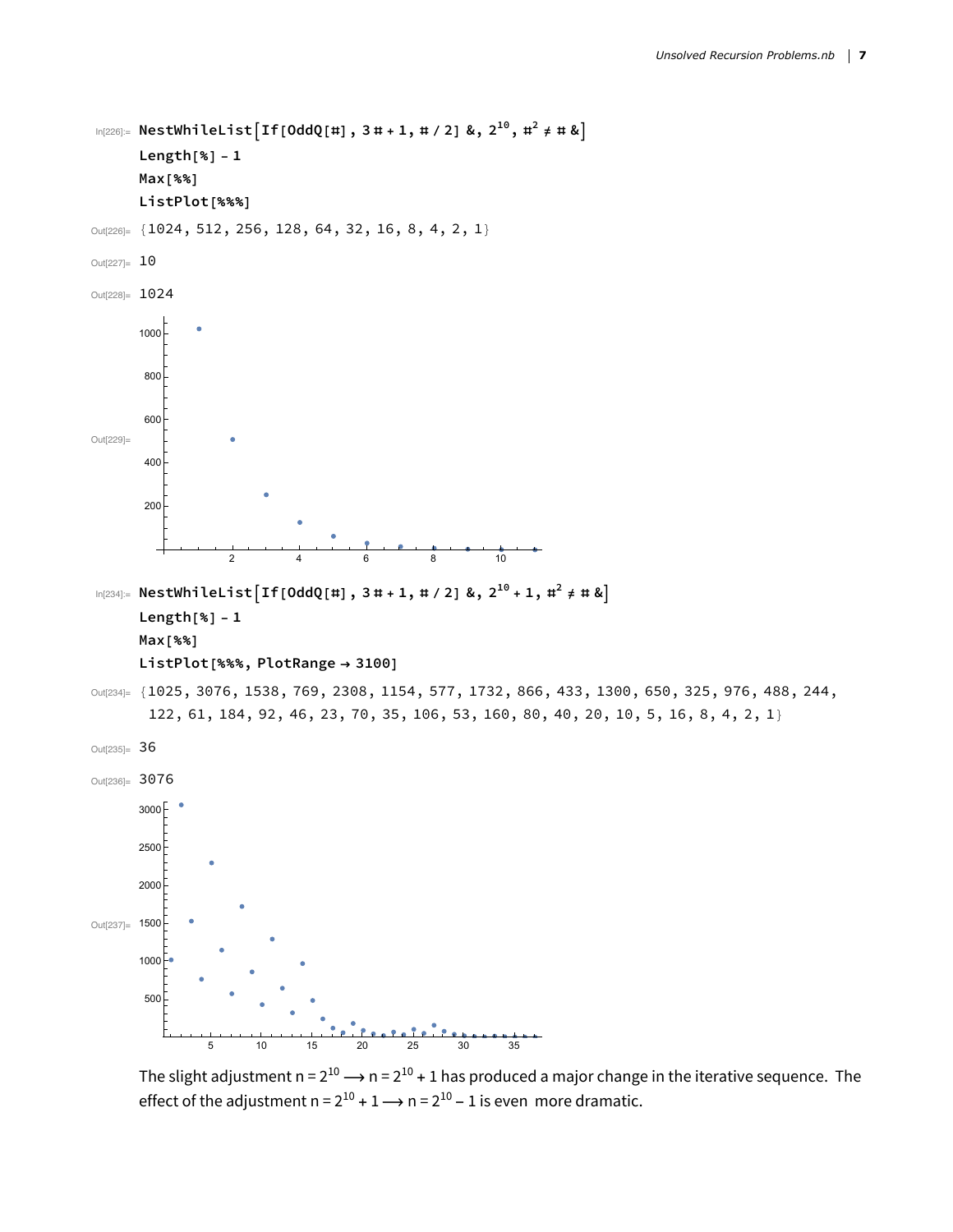```
ln[256] = NestWhileList [If[OddQ[#], 3# + 1, # / 2] &, 2^{10} - 1, #^2 \neq #  &
      Length[%] - 1
      Max[%%]
      ListPlot[%%%, PlotRange → 120 000]
```
Out[256]= {1023, 3070, 1535, 4606, 2303, 6910, 3455, 10366, 5183, 15550, 7775, 23326, 11663, 34 990, 17 495, 52 486, 26 243, 78 730, 39 365, 118 096, 59 048, 29 524, 14 762, 7381, 22 144, 11 072, 5536, 2768, 1384, 692, 346, 173, 520, 260, 130, 65, 196, 98, 49, 148, 74, 37, 112, 56, 28, 14, 7, 22, 11, 34, 17, 52, 26, 13, 40, 20, 10, 5, 16, 8, 4, 2, 1}

Out[257]= 62



The large number  $n = 10^6$  terminates after only 152 iterations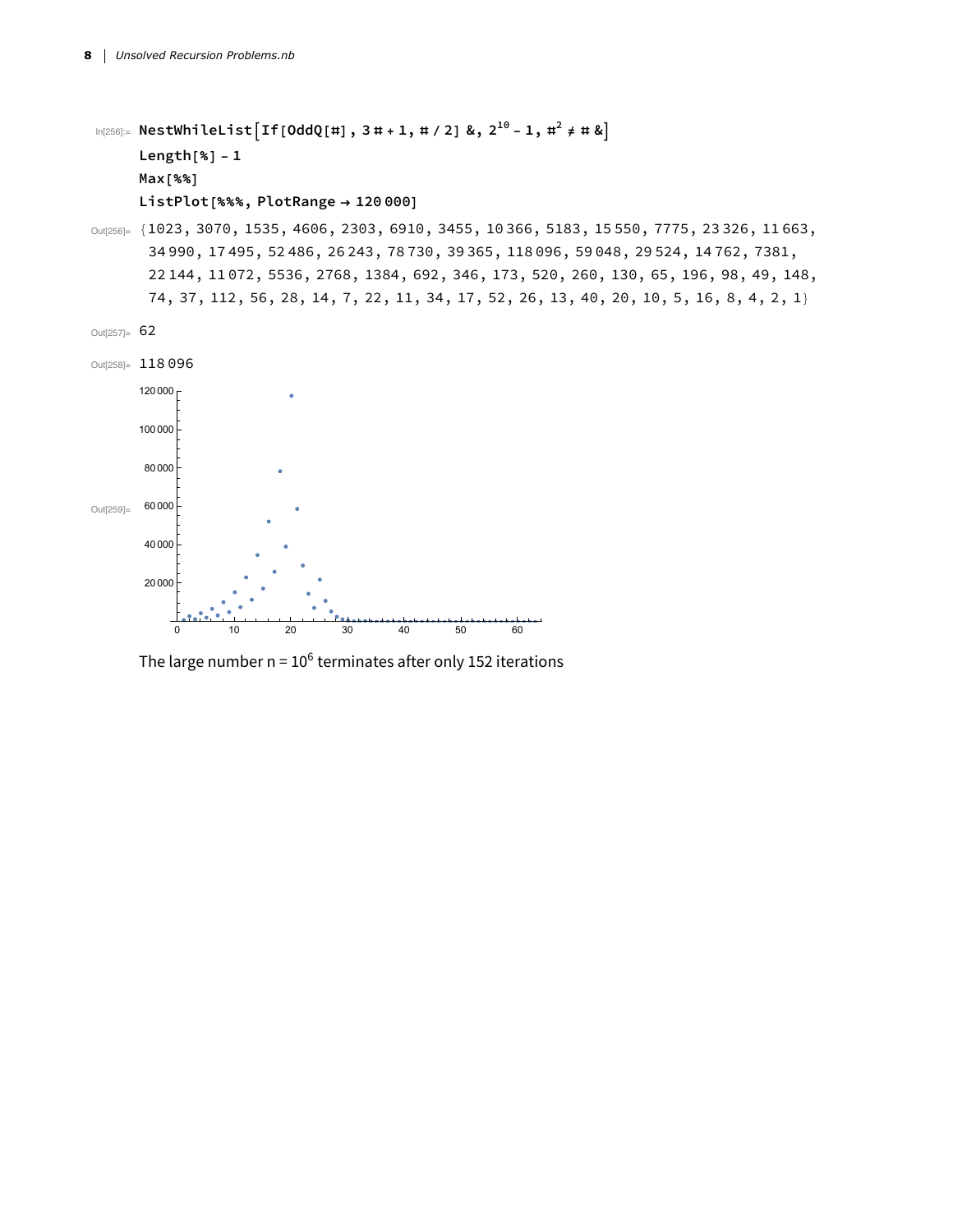```
In[238]:= NestWhileListIf[OddQ[#], 3 # + 1, # / 2] &, 106, #2 ≠ # &
     Length[%] - 1
     Max[%%]
     ListPlot[%%%, PlotRange → 3100]
```
Out[238]= {1 000 000, 500 000, 250 000, 125 000, 62 500, 31 250, 15 625, 46 876, 23 438, 11 719, 35 158, 17 579, 52 738, 26 369, 79 108, 39 554, 19 777, 59 332, 29 666, 14 833, 44 500, 22 250, 11 125, 33 376, 16 688, 8344, 4172, 2086, 1043, 3130, 1565, 4696, 2348, 1174, 587, 1762, 881, 2644, 1322, 661, 1984, 992, 496, 248, 124, 62, 31, 94, 47, 142, 71, 214, 107, 322, 161, 484, 242, 121, 364, 182, 91, 274, 137, 412, 206, 103, 310, 155, 466, 233, 700, 350, 175, 526, 263, 790, 395, 1186, 593, 1780, 890, 445, 1336, 668, 334, 167, 502, 251, 754, 377, 1132, 566, 283, 850, 425, 1276, 638, 319, 958, 479, 1438, 719, 2158, 1079, 3238, 1619, 4858, 2429, 7288, 3644, 1822, 911, 2734, 1367, 4102, 2051, 6154, 3077, 9232, 4616, 2308, 1154, 577, 1732, 866, 433, 1300, 650, 325, 976, 488, 244, 122, 61, 184, 92, 46, 23, 70, 35, 106, 53, 160, 80, 40, 20, 10, 5, 16, 8, 4, 2, 1}





Here the first 26 data points are too large to appear on the display.

...while  $10^6$  + 1 terminates after only 113 iterations: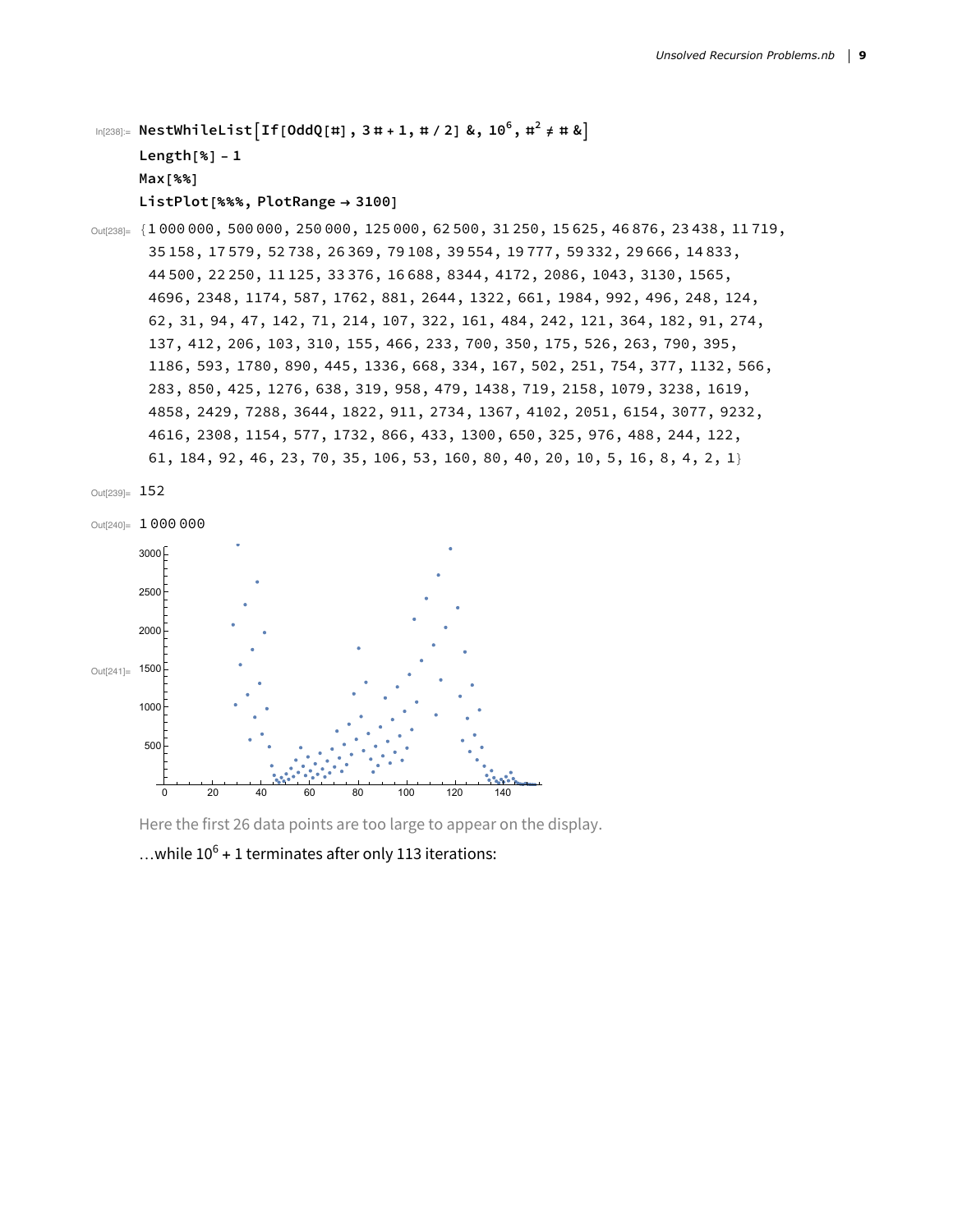```
ln[264] = NestWhileList [If [OddQ[#], 3 # + 1, # / 2] &, 10<sup>6</sup> + 1, #<sup>2</sup> \neq # &]
       Length[%] - 1
      Max[%%]
       ListPlot[%%%, PlotRange → 200 000]
```
Out[264]= {1 000 001, 3 000 004, 1 500 002, 750 001, 2 250 004, 1 125 002, 562 501, 1 687 504, 843 752, 421 876, 210 938, 105 469, 316 408, 158 204, 79 102, 39 551, 118 654, 59 327, 177 982, 88 991, 266 974, 133 487, 400 462, 200 231, 600 694, 300 347, 901 042, 450 521, 1 351 564, 675 782, 337 891, 1 013 674, 506 837, 1 520 512, 760 256, 380 128, 190 064, 95 032, 47 516, 23 758, 11 879, 35 638, 17 819, 53 458, 26 729, 80 188, 40 094, 20 047, 60 142, 30 071, 90 214, 45 107, 135 322, 67 661, 202 984, 101 492, 50 746, 25 373, 76 120, 38 060, 19 030, 9515, 28 546, 14 273, 42 820, 21 410, 10 705, 32 116, 16 058, 8029, 24 088, 12 044, 6022, 3011, 9034, 4517, 13 552, 6776, 3388, 1694, 847, 2542, 1271, 3814, 1907, 5722, 2861, 8584, 4292, 2146, 1073, 3220, 1610, 805, 2416, 1208, 604, 302, 151, 454, 227, 682, 341, 1024, 512, 256, 128, 64, 32, 16, 8, 4, 2, 1}





NOTE that if a Collatz sequence contained a repeated digit N > 1 it would cycle, and then assuredly never produce a terminal 1. So a weak form of the Collatz conjecture is that such sequences contain no repeated digits.

Mathematicians have discovered a large collection of initial n-values that exhaust the capacity of computers without terminating, but that does not *prove* that they *never* terminate. Paul Erdös—who was of the opinion that "Mathematics may not be ready for such problems"—offered a \$500 prize for a proof of the Collatz conjecture. John Conway proved (1972) that a natural generalization of the Collatz problem can be cast as a halting problem, from which it follows that the problem is algorithmically undecidable.

**ADDENDUM**: Peter Renz (3 September) has brought to my attention the fact that Jeffrey Lagarias has published a collection of papers relating to the Collatz problem: *The Ultimate Challenge: The 3x + 1*